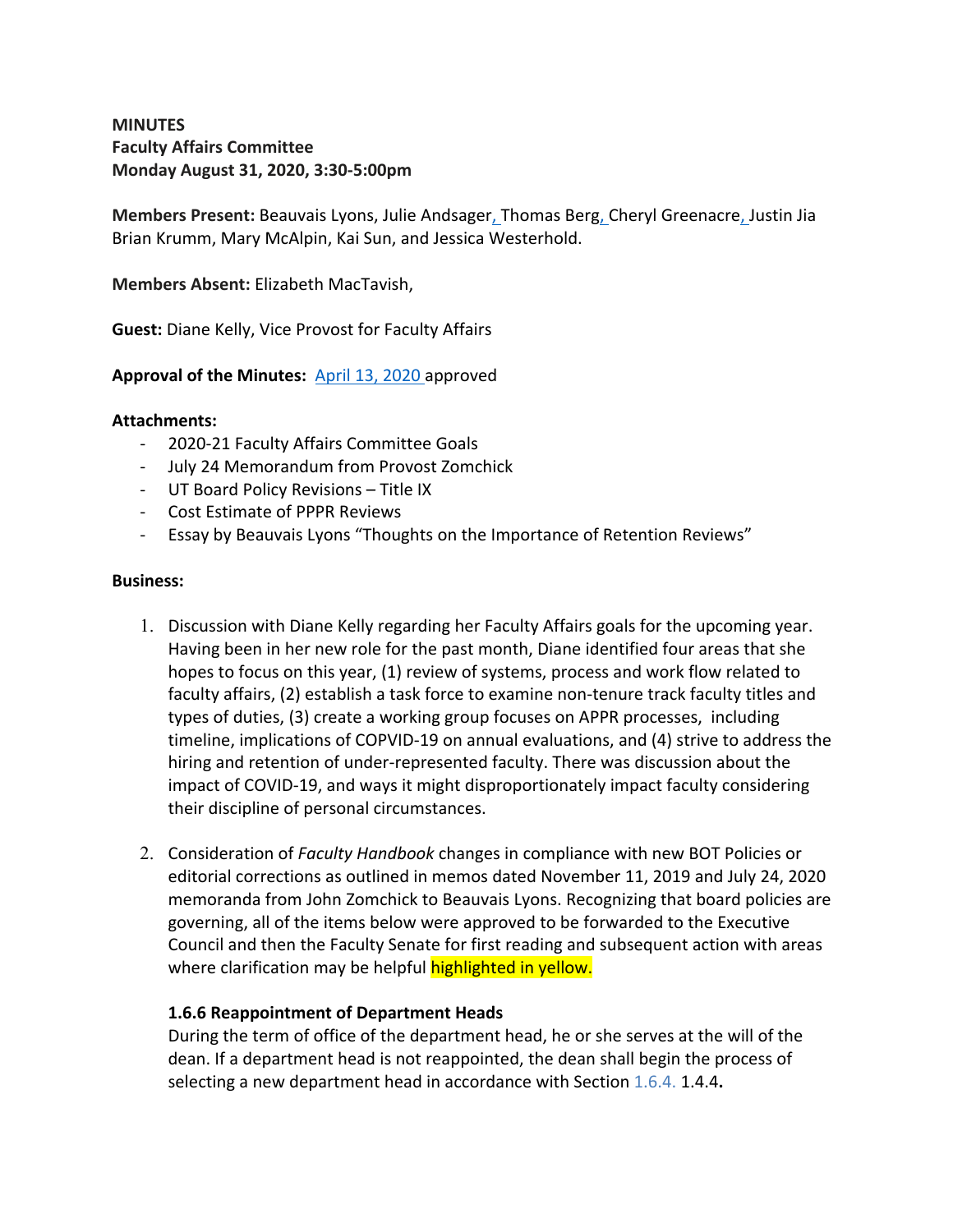Reason for change: This change corrects an erroneous cross-reference.

### **3.11.4.2 Extension of Probationary Period**

For good cause that is either related to procedural error or results from a significant disruption of University operations that has impeded the faculty member's opportunity to conduct required research or other scholarly activity, teaching, and/or service, the university and a tenure-track faculty member may agree in writing to extend a six-year probationary period for a maximum of two additional years. The proposed extension must be approved in advance by the chief academic officer, the chancellor, and the vice president for academic affairs, the president (or designee), and the General Counsel (or designee).

Reason for change: This change updates our policy in order to bring it into agreement with Board policy (BT0006), which was revised at the Board meeting on March 27, 2020.

Faculty Affairs Committee is expressing concern regarding the timeline when such requests for extension need to be submitted for approval, and if a faculty member if limited to a one-year interval for such requests.

## **3.12.2.7 Options to Contest Termination**

The rights provided in this paragraph 3.12.2.7 are in lieu of any other rights of grievance or appeal in this handbook or any appeal to the president.

Reason for change: This change updates our policy in order to bring it in agreement with Board Policy (BT0006), which was revised consistent with the UT Focus Act.

## **3.12.3.7 Options to Contest Termination**

The rights provided in this paragraph 3.12.3.7 are in lieu of any other rights of grievance or appeal in the handbook or any appeal to the president.

Reason for change: This change updates our policy in order to bring it in agreement with Board Policy (BT0006), which was revised consistent with the UT Focus Act.

# **3.12.3.8 Expedited Procedure for Termination or Suspension without Pay in Certain Cases of Misconduct**

In the following cases of alleged misconduct by a faculty member, the chief academic officer, after consulting with the chancellor, the president of the university, and the president of the Faculty Senate or the Faculty Senate Executive Council, may invoke an expedited procedure to accomplish termination or suspension without pay,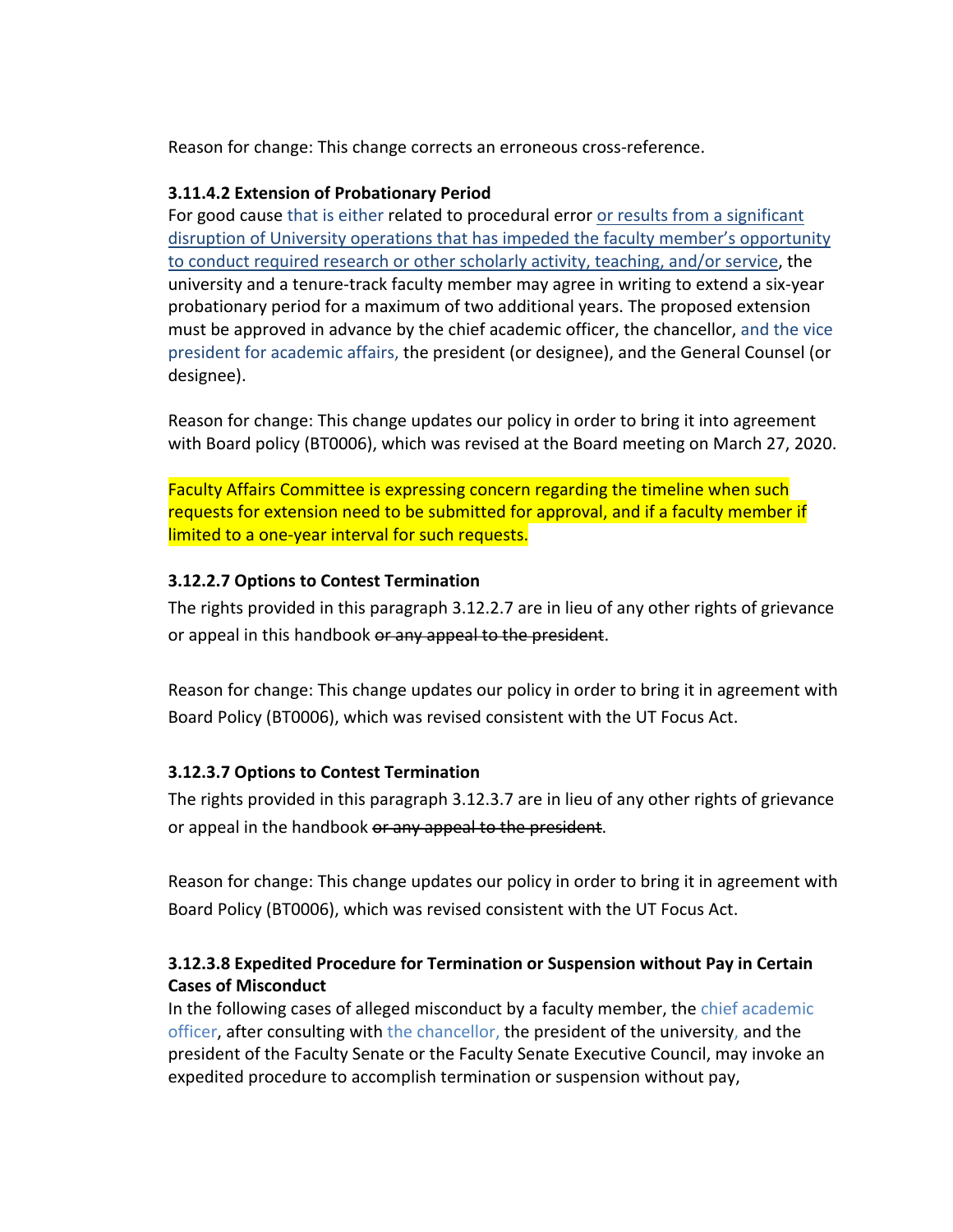Reason for change: This change brings our policy into agreement with Board policy (BT0006), which governs when there are contradictions or differences between it and the handbook. The pertinent section of Board policy reads as follows:

# **8. Expedited Procedure for Termination or Suspension without Pay in Certain Cases of Misconduct**

In the following cases of alleged misconduct by a faculty member, the chief academic officer, after consulting with the Chancellor, the President, and the President of the Faculty Senate or the Faculty Senate Executive Committee, may invoke an expedited procedure to accomplish termination or suspension without pay, . . . (BT0006, Appendix C, §8)

Faculty Affairs recommendation to change text to read: "and the president of the Faculty Senate or in consultation with the Faculty Senate Executive Council,"

### **3.13 Disciplinary Sanctions Other than Termination for Adequate Cause**

. . . It shall also inform the faculty member of his or her right to appeal the proposed discipline or to request a review by the Faculty Senate Appeals Committee in accordance with the provisions of this chapter or to the president through the chancellor.

Reason for change: This change updates our policy in order to bring it in agreement with Board Policy (BT0006), which was revised consistent with the UT Focus Act.

## **4.5 Promotion of Lecturers Non-Tenure-Track Faculty**

Reason for change: Section 4.5 pertains to all non-tenure-track faculty. The recommended change should have been made when we revised chapter 4 last year. It is an editorial correction, which can be made administratively.

## **5.3 Appeals through the Administrative Channel**

Any faculty member may initiate a written appeal with his or her administrative leader. If resolution of the problem is not achieved, the faculty member has the right to request review at successively higher administrative levels, up to the chancellor. president (University Bylaws: Article V, Section 7).

Reason for change: This change updates our policy in order to bring it in agreement with Board Policy (BT0006), which was revised consistent with the UT Focus Act.

3. Discussion of Email from Mia Romano, Faculty Senator and Lecturer in MFLL on August 27: In the Coffee with the Provost I just brought up the discussion of changing the title of Lecturer to become a "Professor" title more like "Professor of Instruction" or "Teaching Professor" with the same 3 ranks that the TT has. I am on the A&S Dean's Advisory Committee, and back in April she brought up her desire to pursue this, and we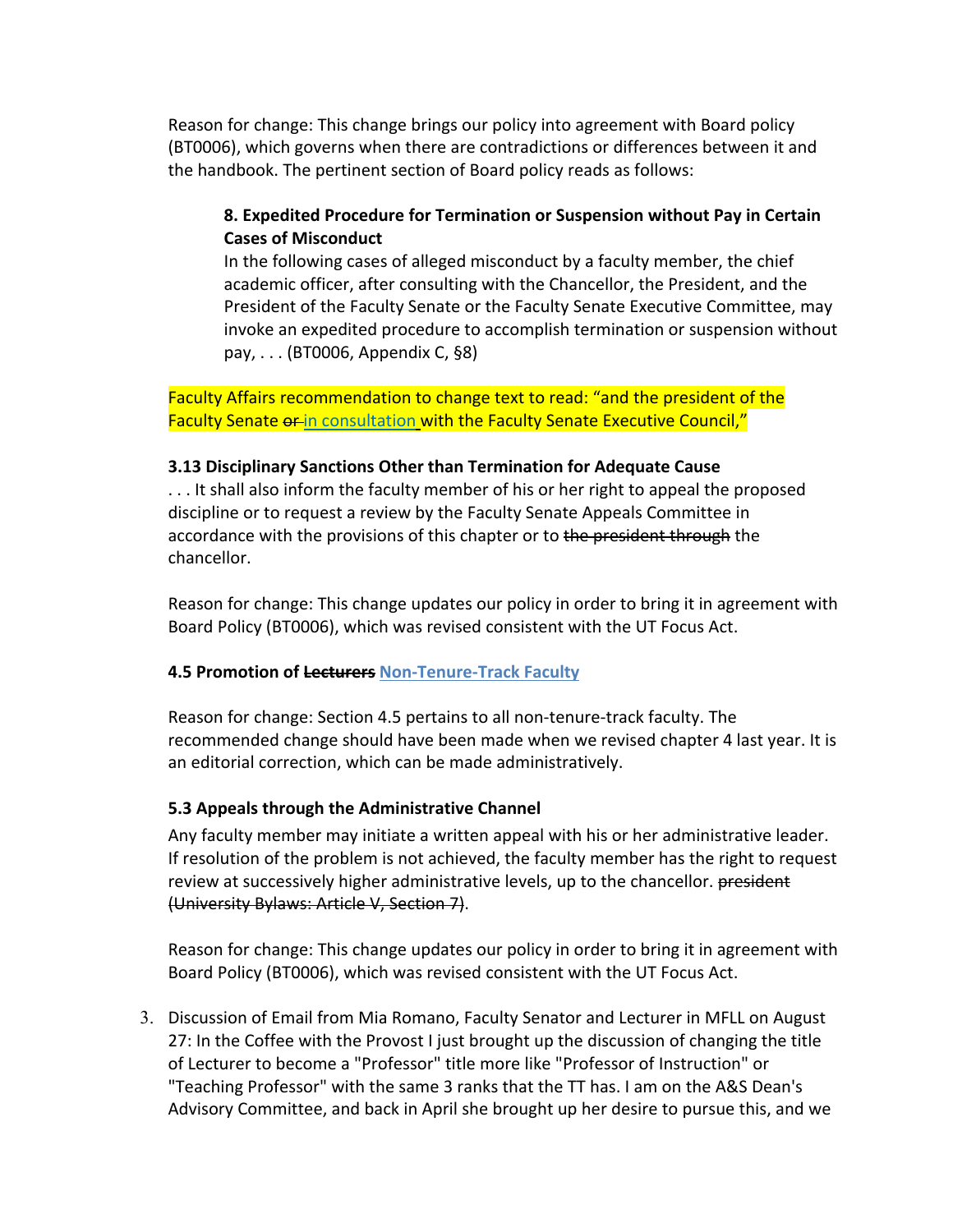spoke at length in our summer meeting as well about details (such as having it also apply to lectures with MA degrees (in MFLL, 3/4 of the lecturers do not have PhDs). The Provost indicated he hadn't heard much about this, but Dean Lee says she was hoping "very soon" to draft something to send to the Provost. While a title change wouldn't mean a change to salary, many lecturers feel it would be an important action. I think the title change and that change to the lecturer promotion line from 5 to 3 years that the Provost wants to pursue are important actions.

The committee had a spirited discussion about NTT Faculty Issues, including how to differentiate the current titles such as Lecturers from Professors of Practice who may have identical workload distributions, and the possible title of Professor of Teaching, especially for NTT faculty who do not hold the terminal degree in their disciplines. There was also discussion of the appropriate probationary period for promotions, moving from 5 to 3 years. Beauvais proposed that members of this committee, and the Faculty Senate Non-Tenure Track Issues Committee would be good liaisons to the NTTF titles and duties task force that Diane proposed to create. Both Jessica Westerhold and Mary McAlpin offered to serve.

- 4. Discussion of the new PPPR policy, the cost estimate of the policy last year compiled by Lou Gross. Beauvais noted that UT Board Chairman John Compton said at the June board meeting that they would take up the issue of post-tenure review at their October meeting. Diane said that John Zomchick had shared the cost estimate report with Vice President Linda Martin.
- 5. Discuss ways to encourage and monitor compliance with new NTTF evaluation policies outlined in the *Faculty Handbook*, 4.3, page 60:

"Clear documentation of responsibilities and assigned workload is critical to the evaluation, reappointment, and promotion process for NTTF members. As is the case for tenured and tenure-track faculty, the performance of all teaching, research, clinical faculty, faculty of practice, and extension faculty members will be evaluated annually, with a written record of the evaluation maintained in departmental and human resources files. The criteria for evaluating non-tenure-track faculty for purposes of hiring and retention must be adopted by a vote in accordance with departmental bylaws and made available to all faculty. Each NTTF will be informed, in writing, of the percentage of effort that they are expected to devote to teaching, service, and research/ professional development as well as whether the faculty member's position is contingent upon their ability to secure external funding. This documentation will be provided by the hiring unit to the NTTF at the time of initial appointment and again each time the faculty member is reappointed. As needed throughout their terms of appointment, faculty members will have the opportunity to discuss their responsibilities and request adjustments in their assigned workloads. This annually updated written record of workload distribution and responsibilities will become part of the NTTF's evaluation records."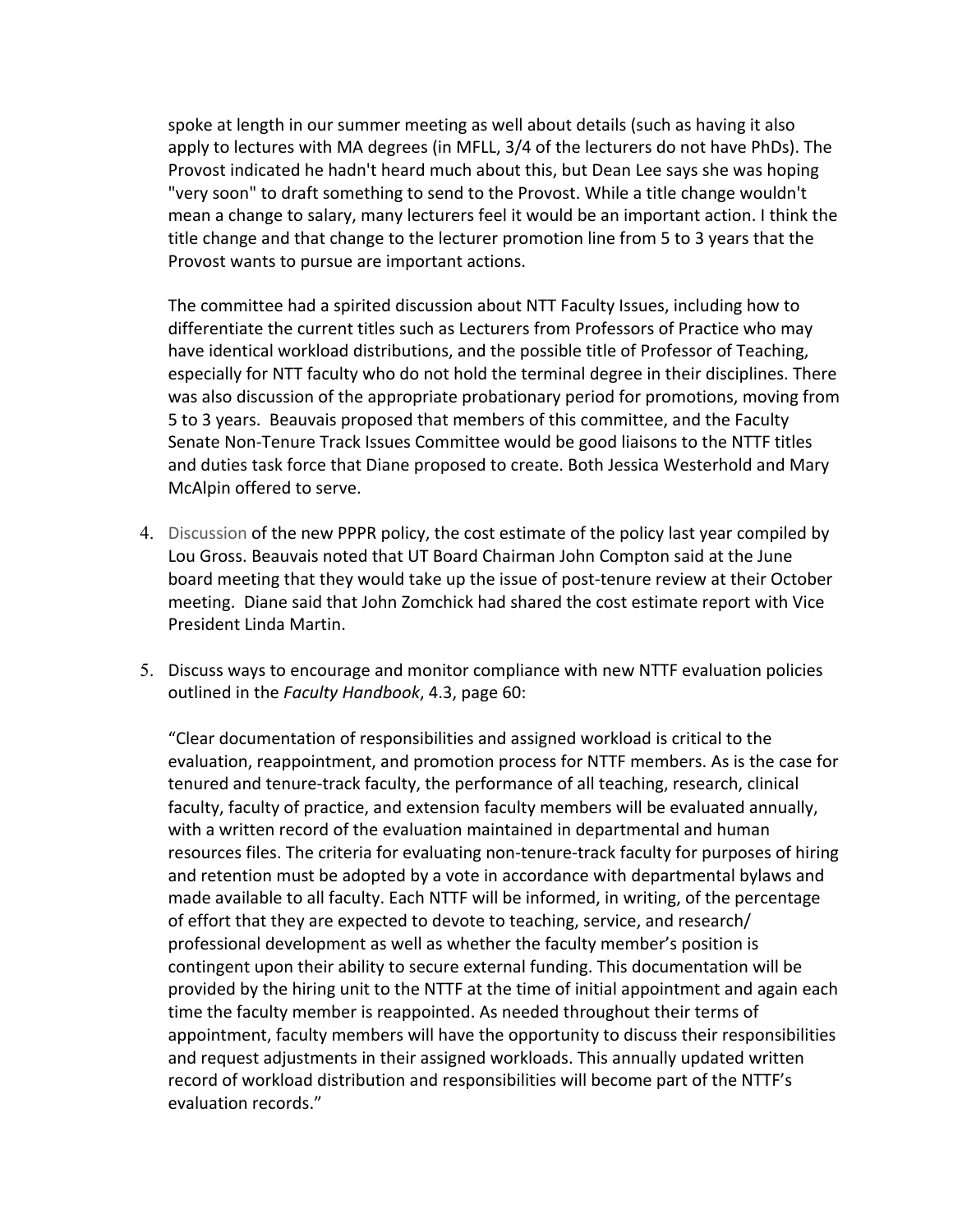Concern was expressed that not all department heads were aware of this change to the handbook. Diane said that handbook changes were presented to the heads last spring by John Zomchick, and that she is working with Deb Welsh and the Department Head Forum to help ensure better communications. Beauvais observed that in communicating information on the bylaws to handbook compliance three years ago to the Department Head Forum, that heads who are involved in the forum operate in greater compliance with faculty handbook than those who were not involved. Concern was expressed about ensuring institutional oversight of evaluation processes to protect the university from future litigation.

6. Discuss Lyons' essay on Retention Reviews, and ways to work with the Office of the Provost to communicate this for this evaluation cycle.

Members of the committee shared their experience of mentoring and retention review processes. It was clear that here was a great deal of variability, and in some cases, tenured faculty did not have access to a probationary faculty member's materials, or that a meeting of the tenured faculty did not take place as required by the Faculty Handbook (3.11.4.5). There was discussion about the meaning of an annual vote on retention, the role of the mid-cycle review, and the ways that tenured faculty members communicate advice to probationary faculty through a narrative compiled by the tenured faculty from comments made at the retention review or as part of the comments section of their ballots. It was agreed that better department head training was needed, and more thorough oversight of the retention review process by deans.

**Adjournment** at 5:03pm by consensus.

## **Future Agenda Items to Discuss with Diane Kelly on Monday September 28:**

- 1. Steps needed to bring the bylaws of all colleges and departments into compliance with the *Faculty Handbook* since the October 18, 2018 audit. Significant changes to the Faculty handbook
- 2. Review the list of "Other Policy Documents" from Section 1.11 of the *Faculty Handbook*.
- 3. Review the Appendix I section of the *Faculty Handbook*, some of which might be removed and listed elsewhere.
- 4. Work with the NTTF Issues committee on issues related to handbook policies (5.6) regarding the termination of non-tenure-track faculty members.
- 5. Explore options for early retirement incentives to avoid furloughing faculty.